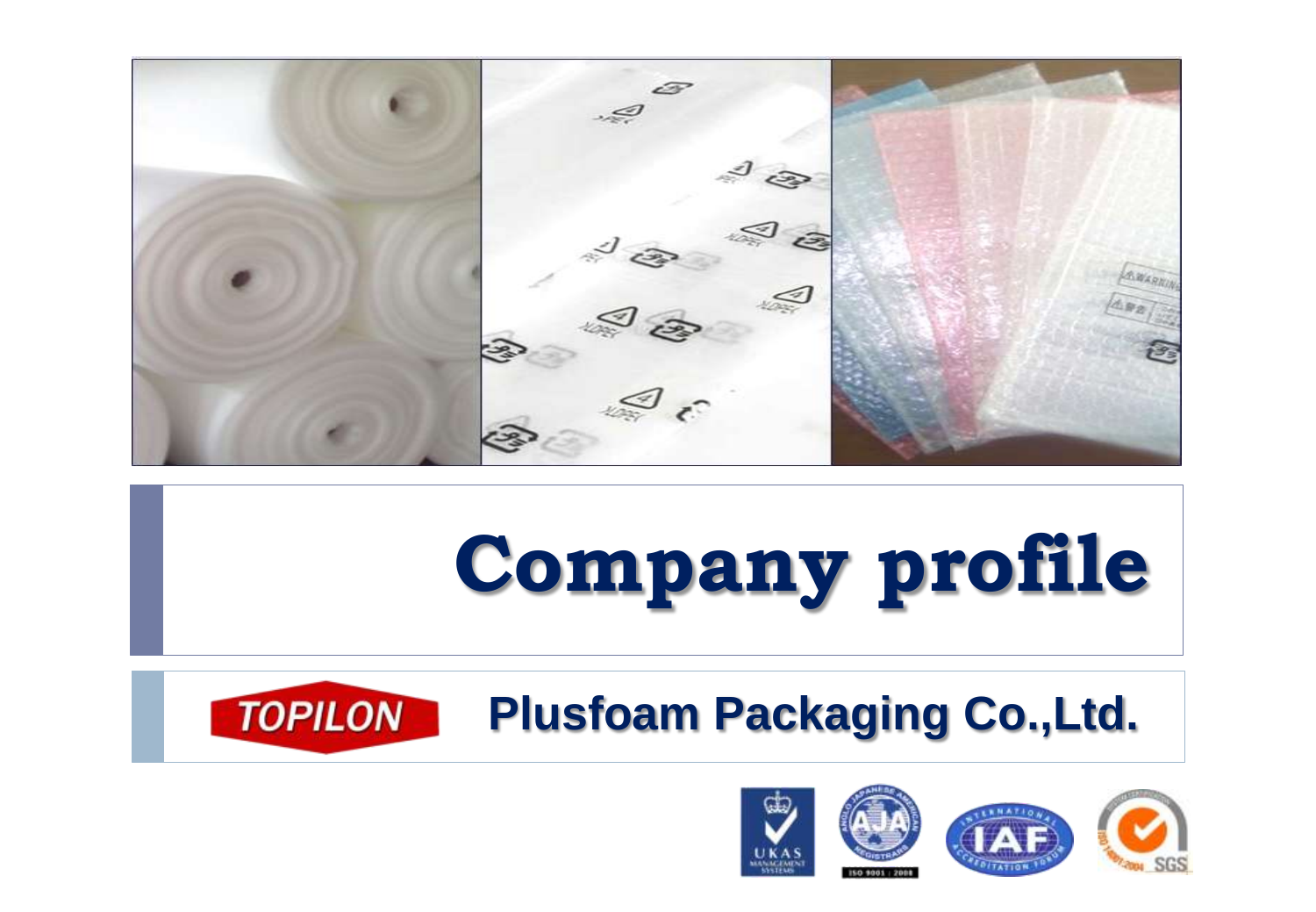# BRAND & LOGO

# **PLUSFOAM PACKAGING CO.,LTD.**



# VISION & MOTTO

# *"Before service* In service After service"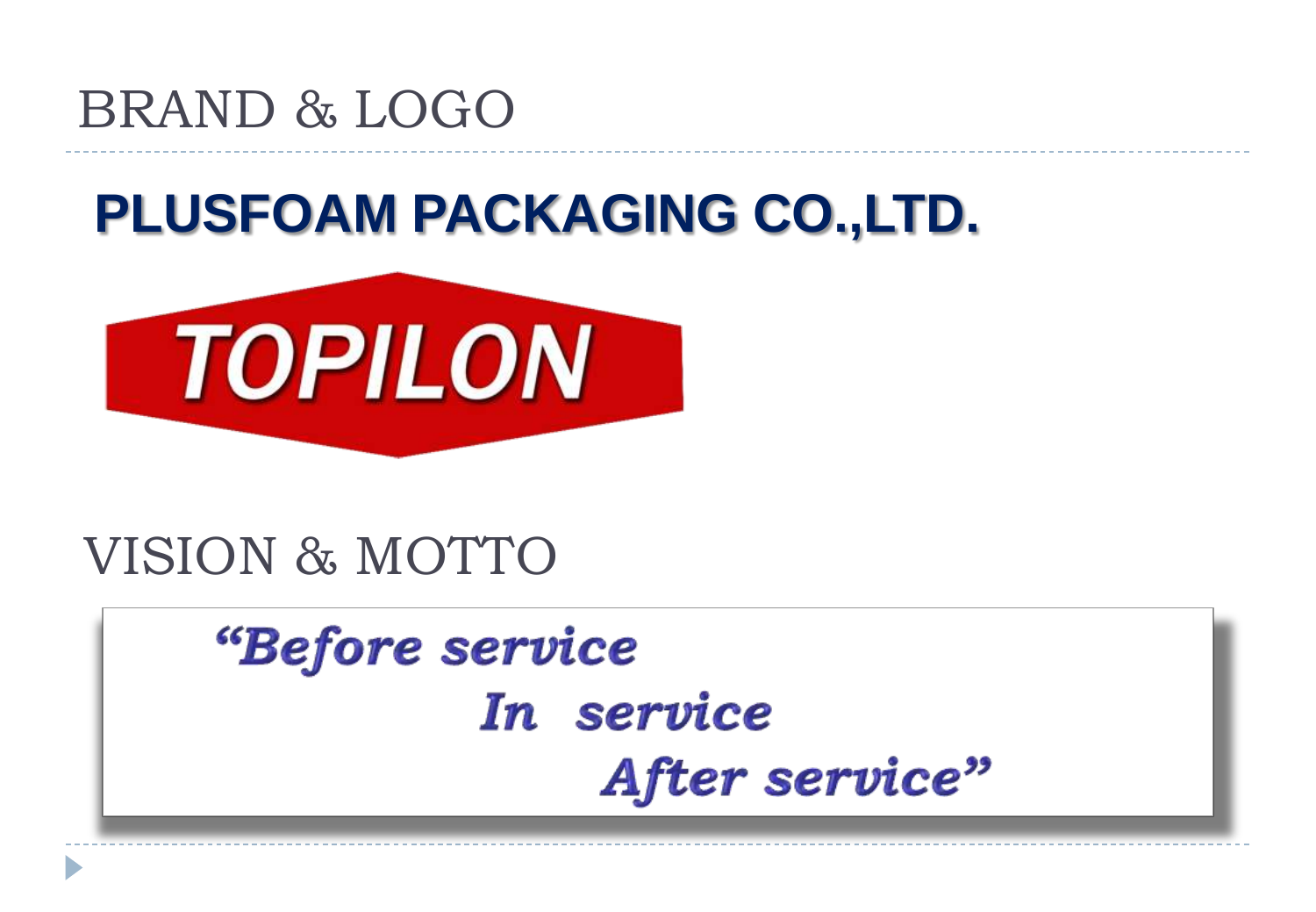

#### ABOUT US

D

Since then, the company accomplished Polyethylene foam group which is from Non crosslinked Polyethylene in Thailand. Also, Plus Eng machinery, try to intending world first class in this business, has sold & exported the products and related lines with our technology not only domestic but also overseas such likes USA, Japan, India, German, France, Spain, Finland, Australia, Poland, Romania, Russia, Taiwan,Vietnam,Thailand, Hong Kong, china, Indonesia, South Africa etc.

Always tries to make customer satisfaction but also develop environment friendly products by our R&D Center. In Thailand factory now we have fully of PE foam & processing line as well as the PP Corrugated extrusion line.

JULY 2002 : Registered the Thai company limited. " **Plusfoam Packaging Co., Ltd** " JAN 2005 : ISO 9001 / 14001 Certified.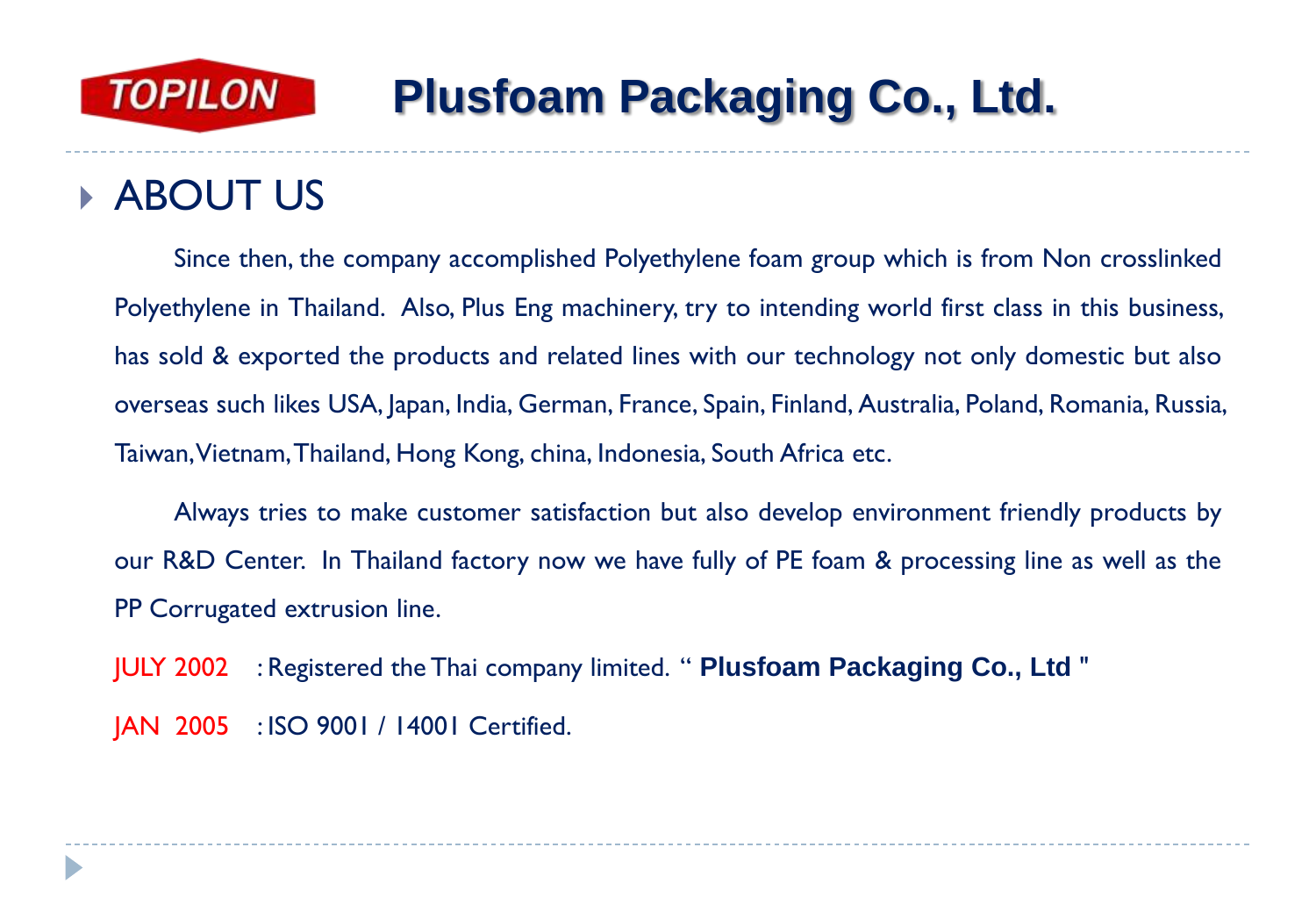

#### **DUR MACHINERY**

- ▶ EPE FOAM EXTRUDER 5 LINES
- ▶ BLOWN FILM EXTRUDER 9 LINES
- **AIR BUBBLE EXTRUDER 2 LINES**

#### **PROCESSING MATCHINE**

|  | • LAMINATE TO EPE FOAM + HDPE FILM - 6 LINES |  |  |
|--|----------------------------------------------|--|--|
|--|----------------------------------------------|--|--|

- EPE FOAM BAG MAKING MACHINE **- 10 LINES**
- HD/PE FILM BAG MAKING MACHINE **- 7 LINES**
- AIR BUBBLE SEALING MACHINE **- 4 LINES**
- BONDING MACHINE **- 4 LINES**
- VERTICAL CUTTING **- 2 LINES**
- SLICING MACHINE **- 1 LINE**
- PRESS DIECUTTING MACHINE **- 3 LINES**
- AUTOMATIC ROLL CUTTING **- 2 LINES**
- **RECYCLE MATCHINE 4. 3 LINES**











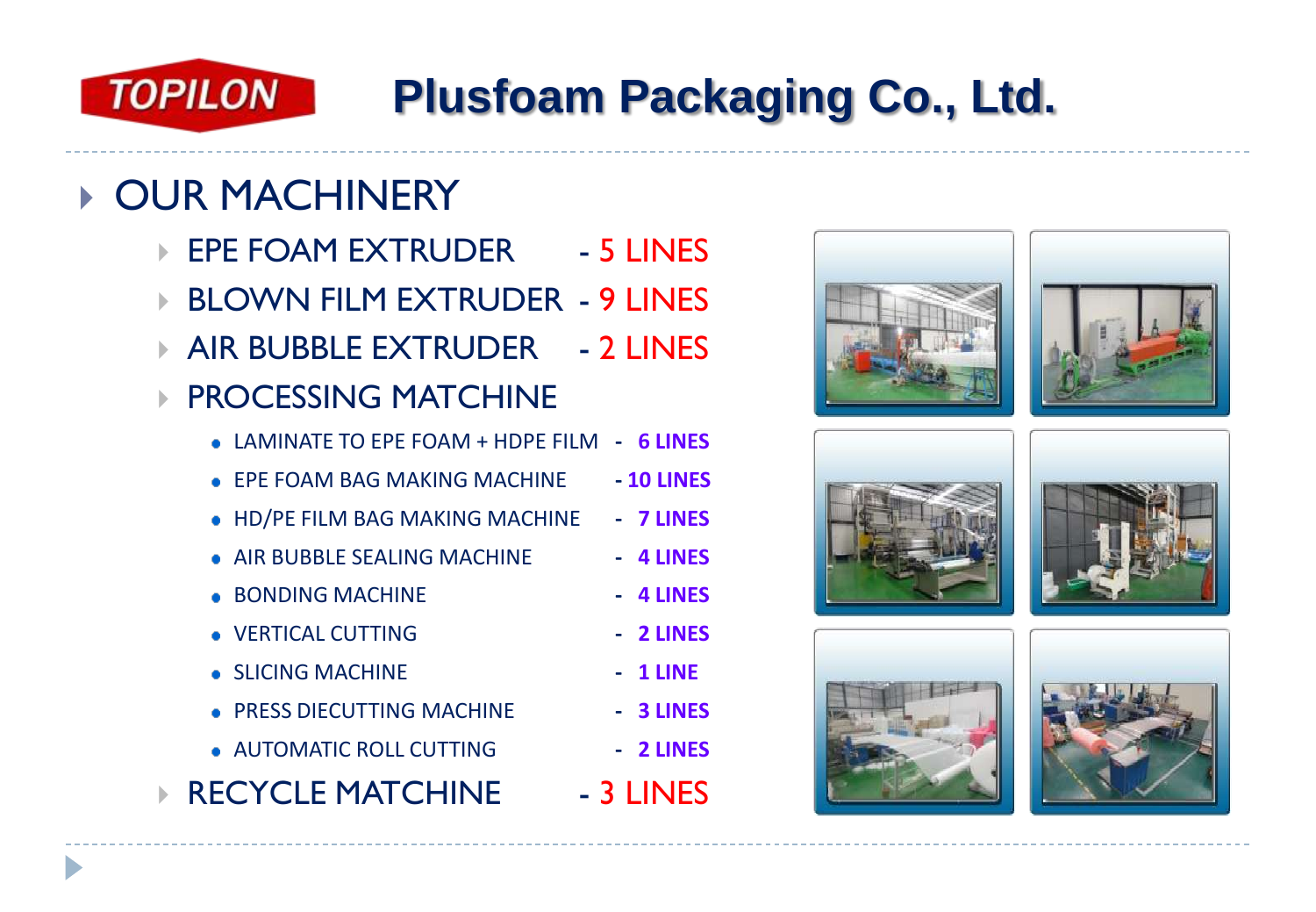

- EPE FOAM
	- **THICKNESS : 0.5 – 15 MM**
	- **MAX WIDTH : 2000 MM**
	- **CAPACITY : 390 TON / MONTH**
	- $\Box$  FPF FOAM ROLL
	- **EPE FOAM BAG**
	- $\Box$  FPF FOAM SHEFT
	- $\Box$  FPF FOAM CUSHION
	- $\Box$  EPE FOAM INSULATION
	- TUBE, ROD, NET
		- **PRINTING**
		- LAMINATE (HDPE FILM)
		- ▶ COLOR
		- ANTI-STATIC
		- **DESIGN**











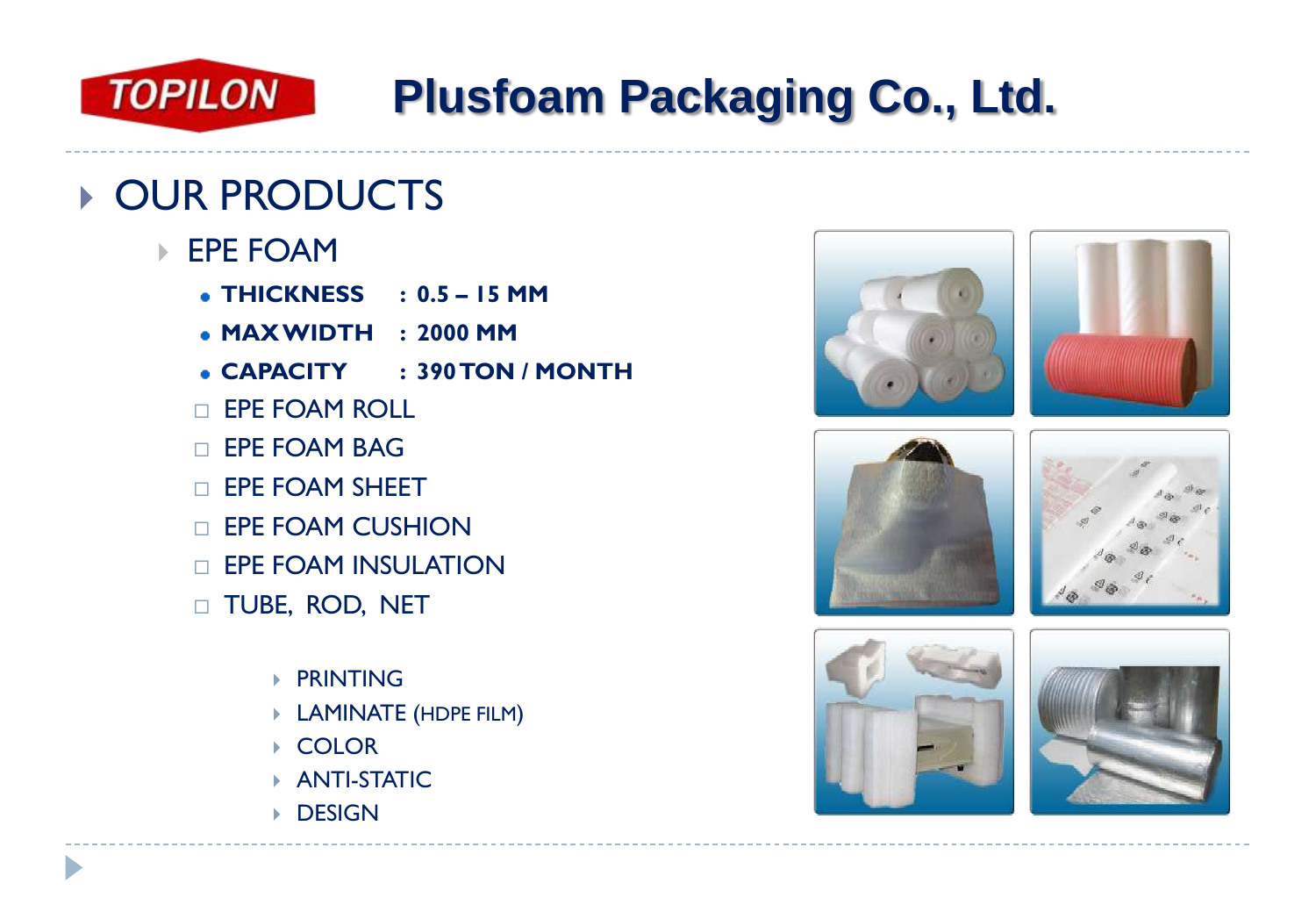

- ▶ PLASTIC FILM [ HDPE / LDPE ]
	- **THICKNESS : 0.02 – 0.20 MM**
	- **MAX WIDTH : 2000 MM**
	- **CAPACITY : 280 TON / MONTH**
	- $\Box$  PF FILM ROLL
	- $\Box$  PF FILM BAG
	- PE FILM SHEET
		- **PRINTING [ FLEXO, ROTOGRAVEUR ]**
		- COLOR
		- ANTI-STATIC
		- **DESIGN**











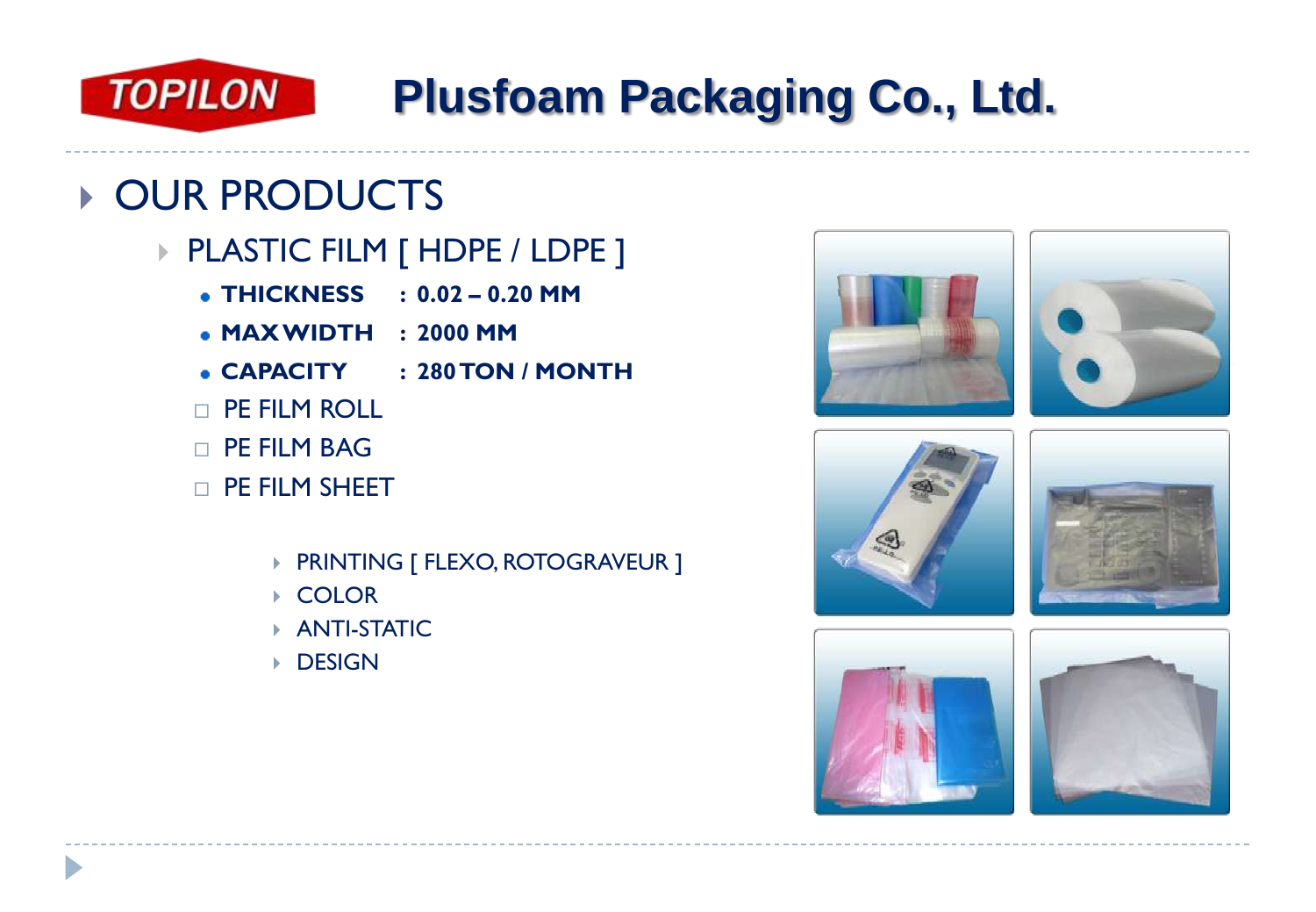

- **AIR BUBBLE** 
	- **2, 3 LAYER**
	- **MAX WIDTH : 1600 MM**
	- **CAPACITY : 50 TON / MONTH**
	- $\Box$  AIR BUBBLE ROLL
	- $\Box$  AIR BUBBLE BAG
	- AIR BUBBLE SHEET
		- ▶ COLOR
		- ANTI-STATIC
		- LAMINATE
		- **DESIGN**

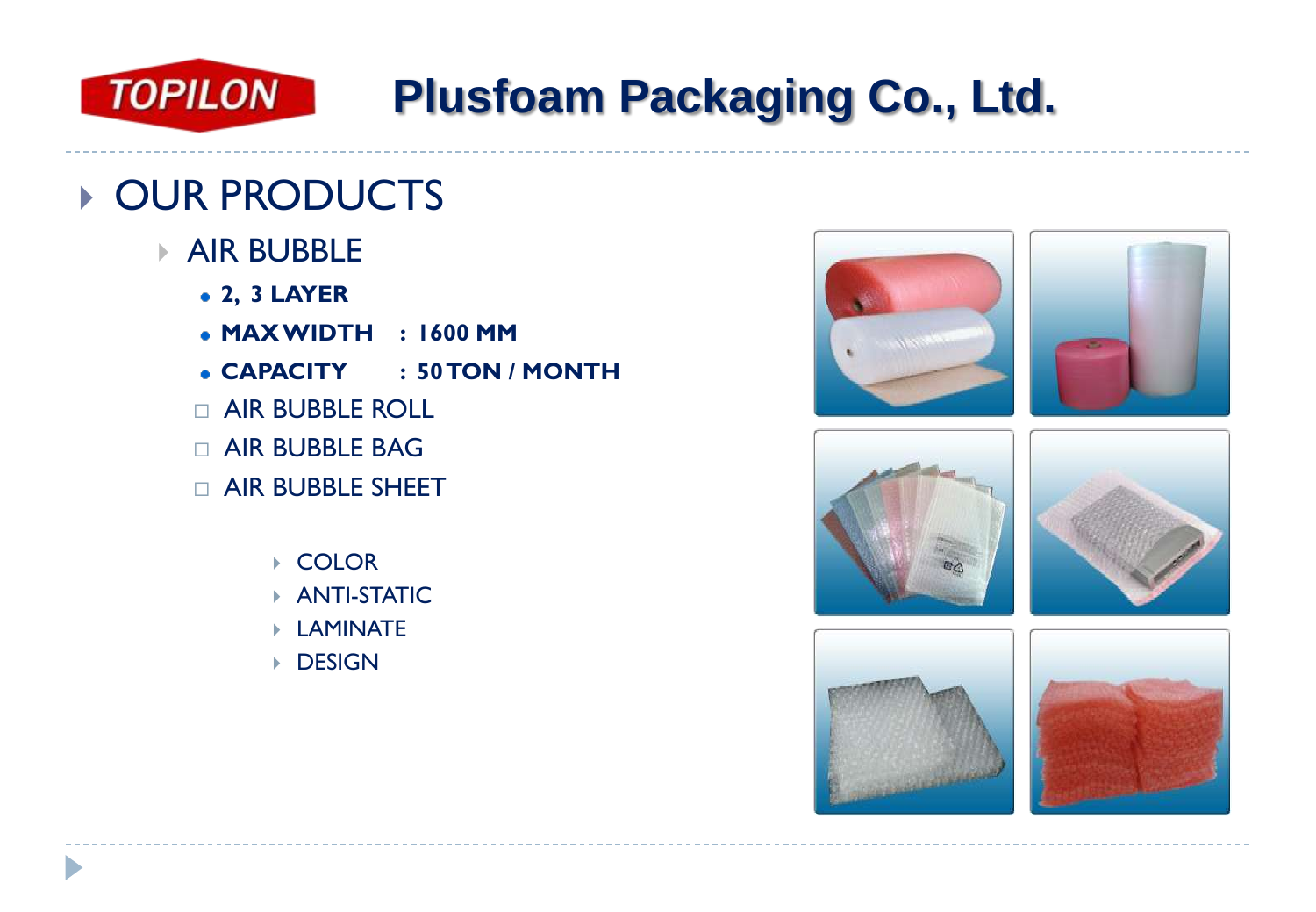![](_page_7_Picture_0.jpeg)

- PP CORRUGATED
	- **D** PP CORRUGATED SHEET
	- **D** PP CORRUGATED BOX
	- $\Box$  PP CORRUGATED PATITION
	- COMPOSITION PART
		- ▶ PLASTIC CORNER
		- ▶ PLASTIC HANDLE
		- PLASTIC, ALUMINIUM FRAME
		- ▶ PLASTIC, PVC. TAG CARD
		- ▶ MEJIC TAPE
		- $\triangleright$  COVER
			- ▶ COLOR
			- **CONDUCTIVE**
			- $\triangleright$  DESIGN

![](_page_7_Picture_17.jpeg)

![](_page_7_Picture_18.jpeg)

![](_page_7_Picture_19.jpeg)

![](_page_7_Picture_20.jpeg)

![](_page_7_Picture_21.jpeg)

![](_page_7_Picture_22.jpeg)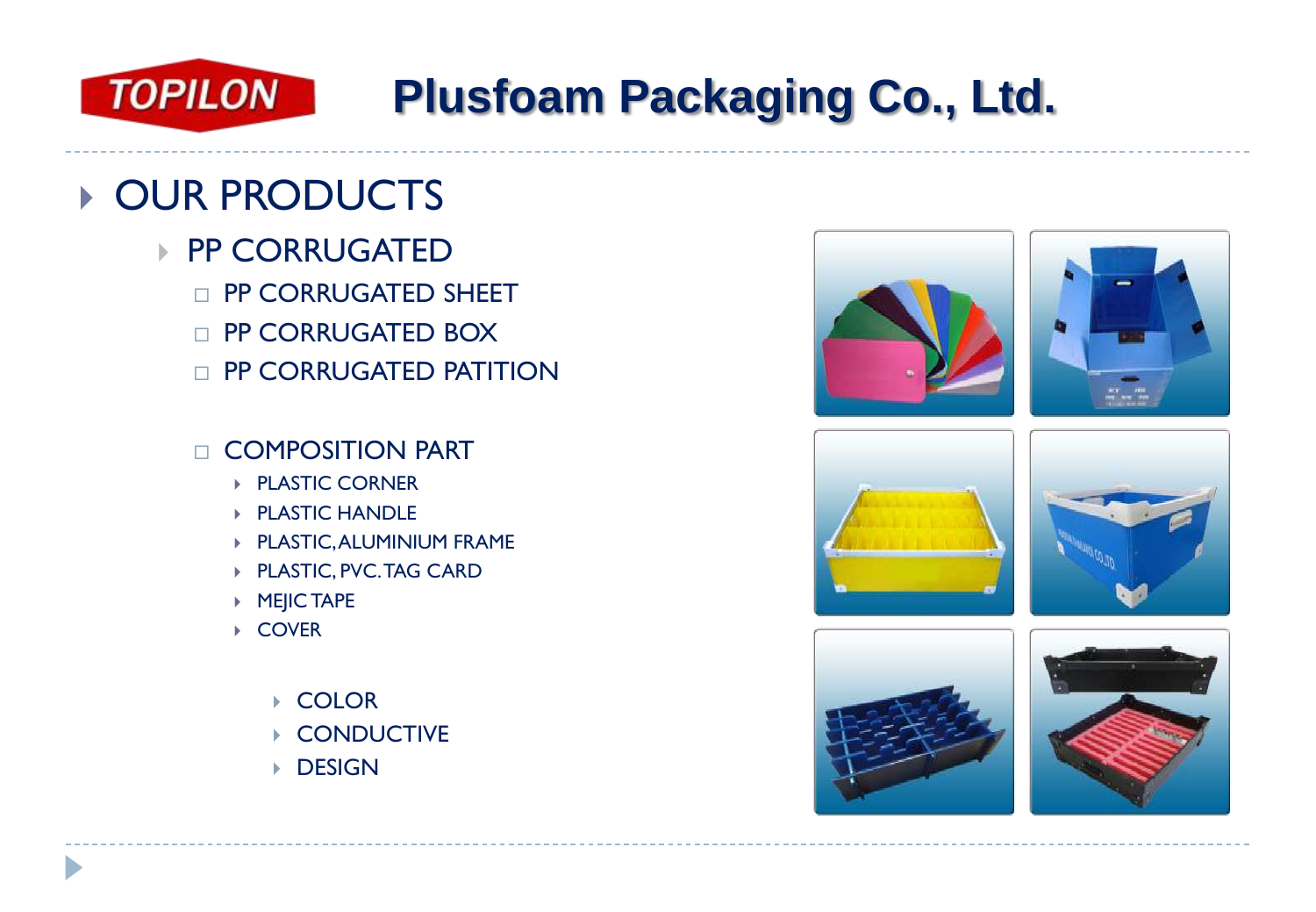![](_page_8_Picture_0.jpeg)

- **PROTECTIVE FILM** 
	- □ CLARE
	- EMBOSS
	- $\Box$  EVA.
	- □ B/W TAPE [ BLACK&WHITE ]
	- $\Box$  BLUE TAPE
	- □ BIO. TAPE [ U.A.E. ]
	- $\Box$  PET. TAPE

![](_page_8_Picture_11.jpeg)

![](_page_8_Picture_12.jpeg)

![](_page_8_Picture_13.jpeg)

![](_page_8_Picture_14.jpeg)

![](_page_8_Picture_15.jpeg)

![](_page_8_Picture_16.jpeg)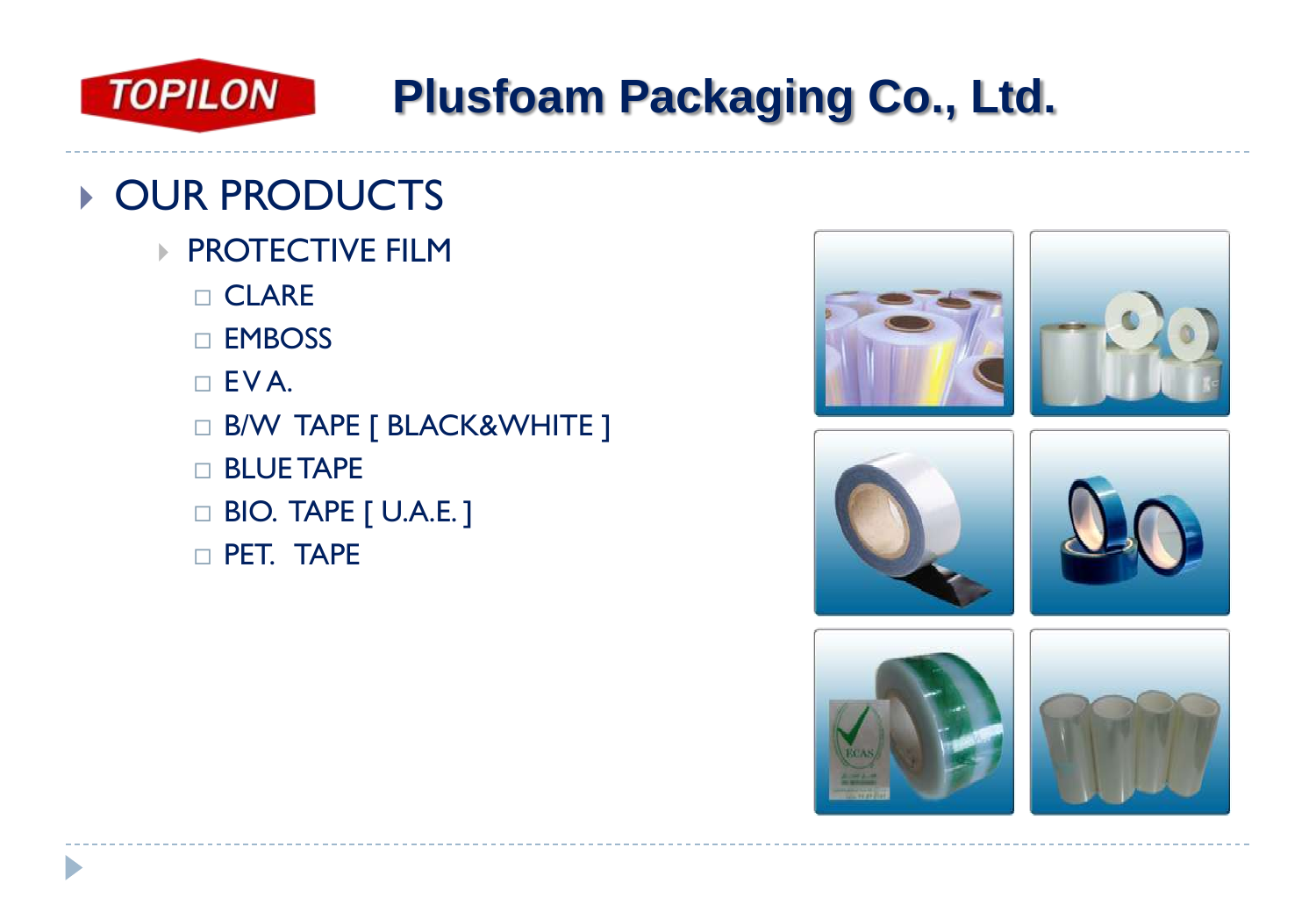![](_page_9_Picture_0.jpeg)

- ▶ PACKING SUPPORT
	- $\Box$  OPP TAPE
	- **D** STATCH FILM
	- VACCUMM TRAY
	- EVA.
	- □ CARTON BOX
	- $\Box$  PP BRAND
	- $\Box$  PET BRAND

![](_page_9_Picture_11.jpeg)

![](_page_9_Picture_12.jpeg)

![](_page_9_Picture_13.jpeg)

![](_page_9_Picture_14.jpeg)

![](_page_9_Picture_15.jpeg)

![](_page_9_Picture_16.jpeg)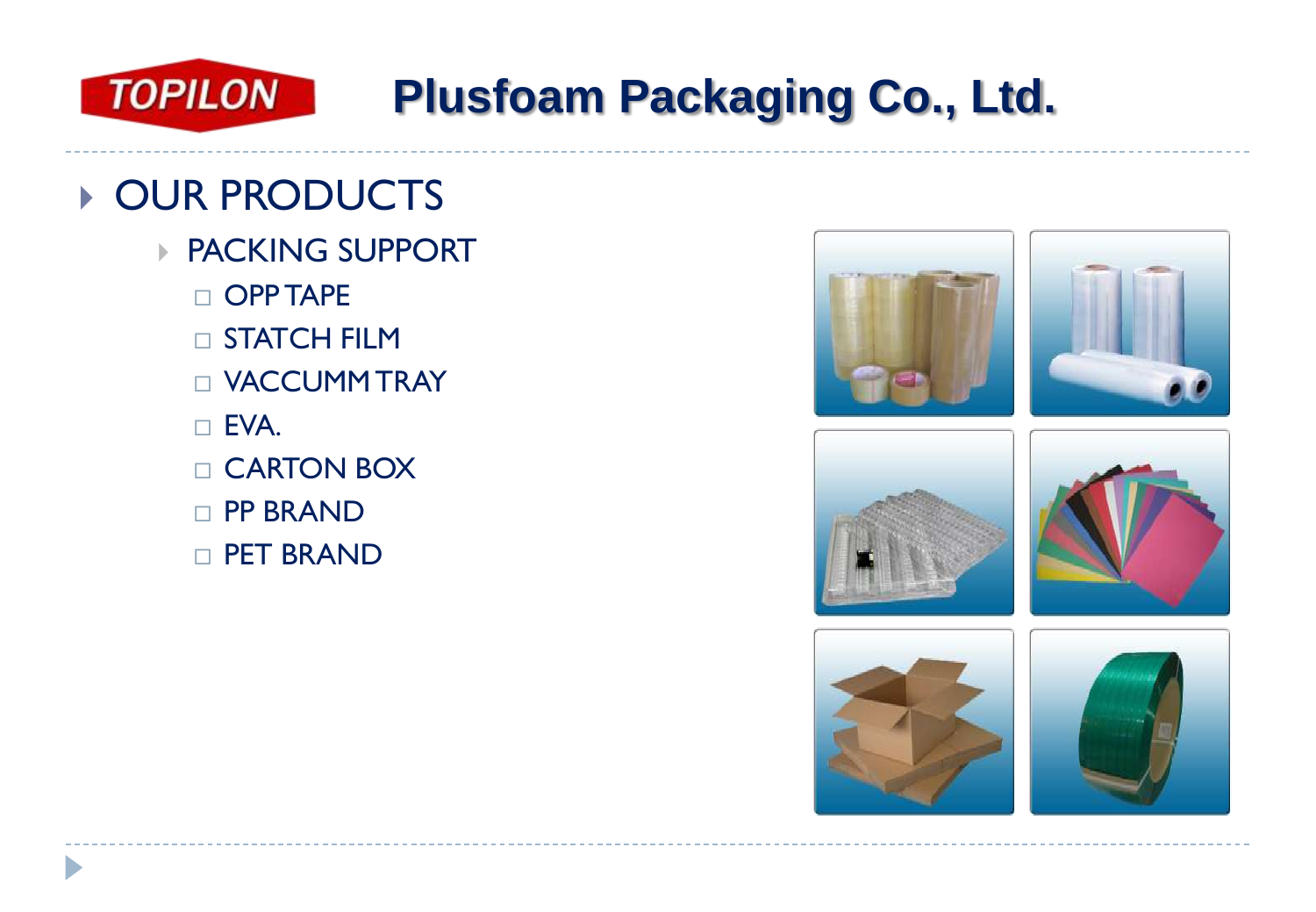![](_page_10_Picture_0.jpeg)

- CUSTOMER GROUP
	- ELECTRONICS GOODS
	- ▶ AUTO PART
	- **PLASTIC INJECTION**
	- ▶ FURNITURE
	- ▶ SPORT GOODS
	- **ALUMINIUM & STEEL**
	- FOOD

![](_page_10_Picture_10.jpeg)

▶ Other 400 over customers...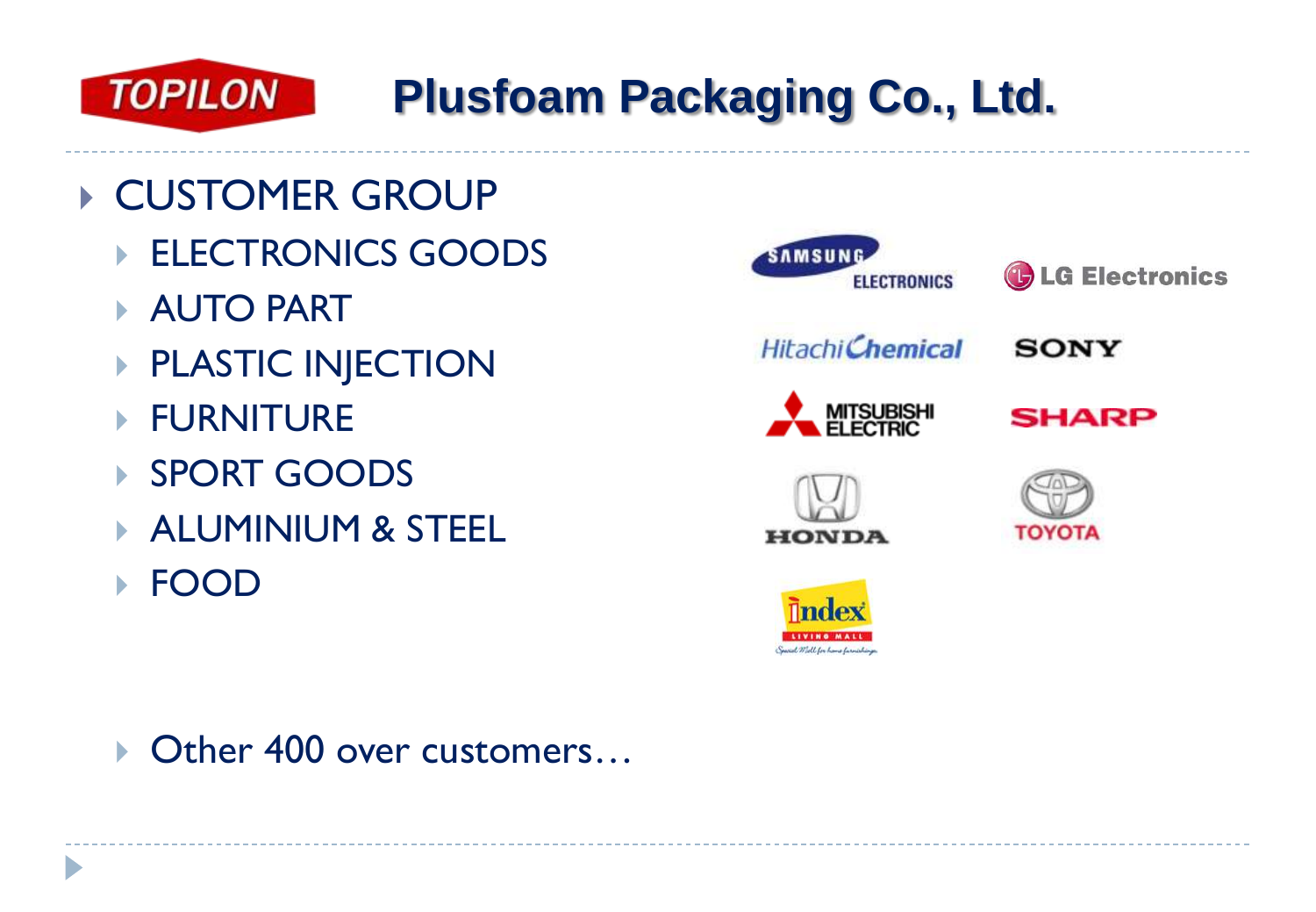![](_page_11_Picture_0.jpeg)

### ▶ DOCUMENT

- ▶ CERTIFICATION ?
	- **ISO 9001**
	- **ISO 14001**

#### **MSDS?**

- EPE FOAM
- **HPPE / LDPF FILM**
- **AIR BUBBLE**
- **PROTECTION TAPE**

#### $\rightarrow$  SGS ?

D

- EPE FOAM
- **HPPE / LDPE FILM**
- **AIR BUBBLE**
- **PROTECTION TAPE**

![](_page_11_Picture_16.jpeg)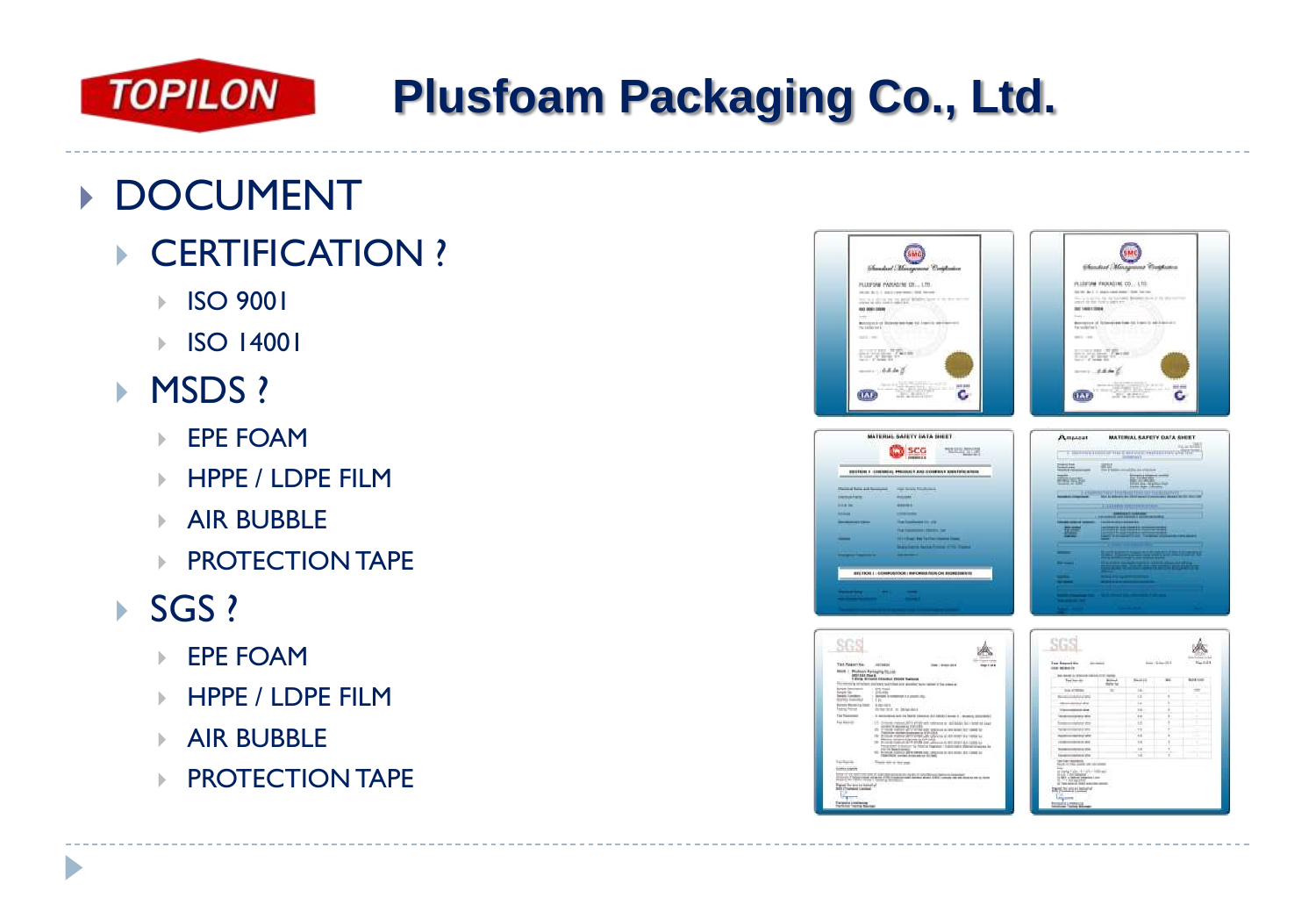![](_page_12_Picture_0.jpeg)

#### ▶ **DELIVERY**

![](_page_12_Picture_3.jpeg)

#### ▶ CONTACT US

| <b>PLUSFOAM PACKAGING CO.,LTD.</b>                                               | <b>SALES TEAM</b>                    |  |  |
|----------------------------------------------------------------------------------|--------------------------------------|--|--|
| 209/164 Moo 3 T.Bung, Sriracha, Chonburi,                                        |                                      |  |  |
| $\overline{1}$ Thailand 20230.                                                   | <b>· Suksan</b><br>$: 081 - 6640291$ |  |  |
|                                                                                  | • Sunita<br>$: 081-6649411$          |  |  |
| Tel: (091) 404 4321                                                              | • Thida : 082-475 4918               |  |  |
| Fax: (085) 195 6887                                                              | • Thanakon: 090-678 6092             |  |  |
| <b>E-mail: plusfoam@plusfoampack.com</b><br>Website: http://www.plusfoampack.com | Fig. E-mail: sales@plusfoampack.com  |  |  |